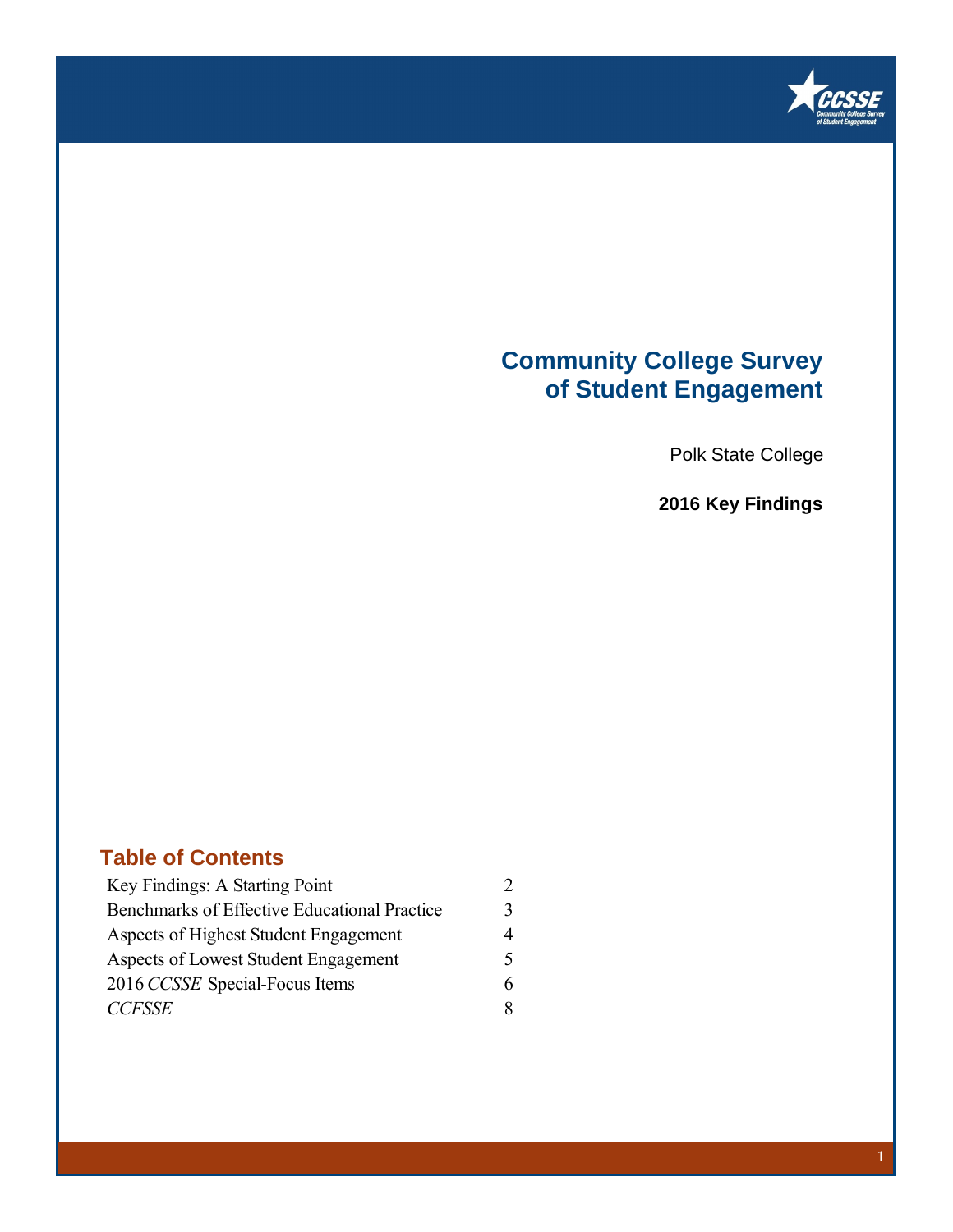

# Key Findings: A Starting Point

The Key Findings report provides an entry point for reviewing results from your administration of the 2016 Community College Survey of Student Engagement (*CCSSE*). The report provides college-specific data in an easy-to-share format including benchmark comparisons between the college, top-performing colleges, and the *CCSSE* cohort. It also highlights aspects of highest and lowest student engagement at the college, as well as results from five *CCSSE* special-focus items. Select faculty survey data are also highlighted.

#### **Community College Student Part-Timeness**

In each annual administration, the Center for Community College Student Engagement has included special-focus items on *CCSSE* to allow participating colleges and national researchers to delve more deeply into student experiences and areas of institutional performance of greatest interest to the field. Five items designed to elicit information about community college students and part-timeness were added to the 2016 *CCSSE* administration. The results of these findings are on pages 6-7 of this report.

#### **Benchmark Overview by Enrollment Status**

Figure 1 below represents your institution's *CCSSE* benchmark scores by student enrollment status.

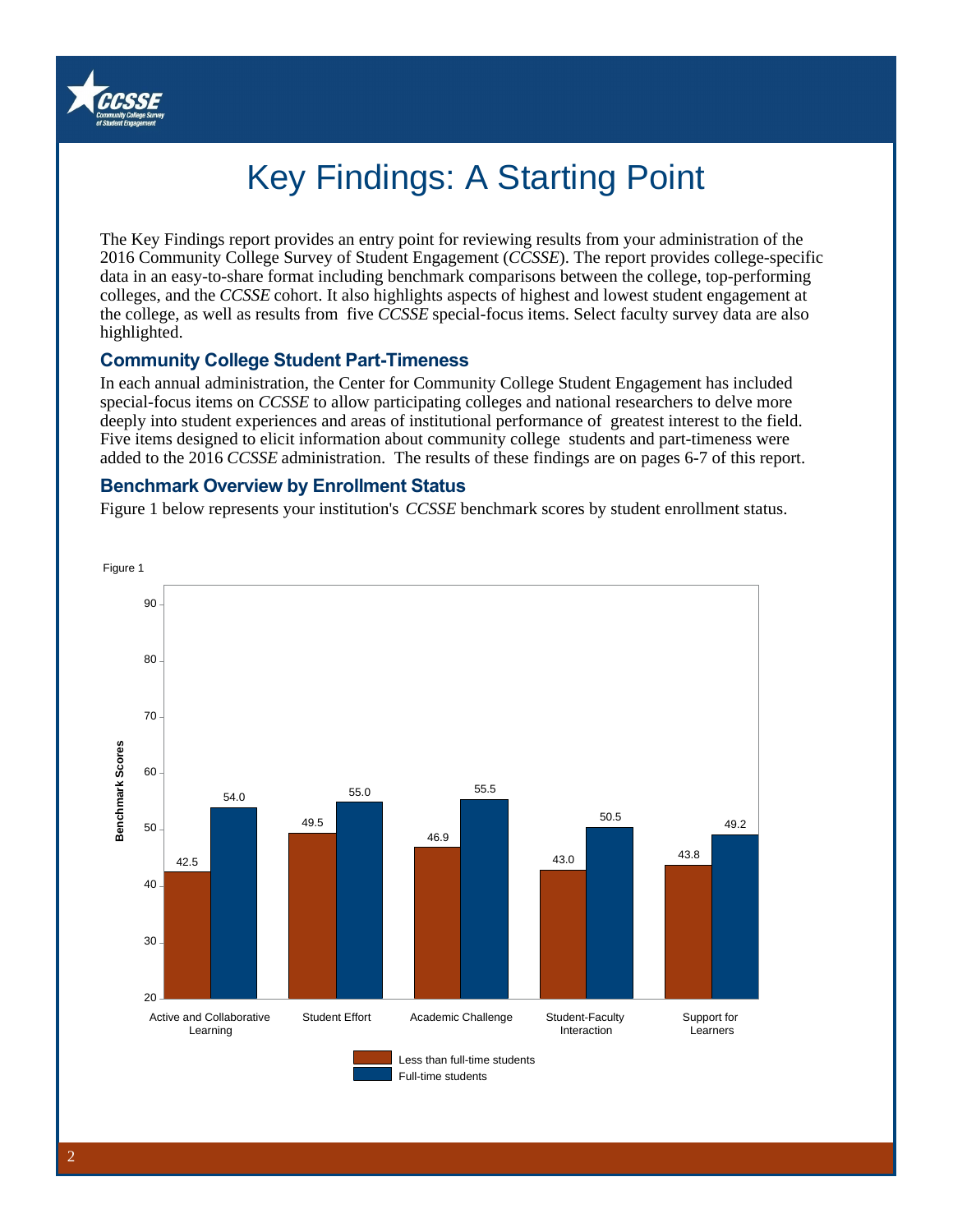

### Benchmarks of Effective Educational Practice

The *CCSSE* benchmarks are groups of conceptually related survey items that address key areas of student engagement. The five benchmarks denote areas that educational research has shown to be important to students' college experiences and educational outcomes. Therefore, they provide colleges with a useful starting point for looking at institutional results and allow colleges to gauge and monitor their performance in areas that are central to their work. In addition, participating colleges have the opportunity to make appropriate and useful comparisons between their performance and that of groups of other colleges.

Performing as well as the national average or a peer-group average may be a reasonable initial aspiration, but it is important to recognize that these averages are sometimes unacceptably low. Aspiring to match and then exceed high-performance targets is the stronger strategy.

Community colleges can differ dramatically on such factors as size, location, resources, enrollment patterns, and student characteristics. It is important to take these differences into account when interpreting benchmark scores—especially when making institutional comparisons. The Center for Community College Student Engagement has adopted the policy "Responsible Uses of *CCSSE* and *SENSE* Data," available at **www.cccse.org**.

*CCSSE* uses a three-year cohort of participating colleges in all core survey analyses. The current cohort is referred to as the 2016 *CCSSE* Cohort (2014-2016) throughout all reports.

### CCSSE Benchmarks

#### ★ **Active and Collaborative Learning**

Students learn more when they are actively involved in their education and have opportunities to think about and apply what they are learning in different settings. Through collaborating with others to solve problems or master challenging content, students develop valuable skills that prepare them to deal with real-life situations and problems.

#### ★ **Student Effort**

Students' own behaviors contribute significantly to their learning and the likelihood that they will successfully attain their educational goals.

#### ★ **Academic Challenge**

Challenging intellectual and creative work is central to student learning and collegiate quality. These survey items address the nature and amount of assigned academic work, the complexity of cognitive tasks presented to students, and the rigor of examinations used to evaluate student performance.

#### ★ **Student-Faculty Interaction**

In general, the more contact students have with their teachers, the more likely they are to learn effectively and to persist toward achievement of their educational goals. Through such interactions, faculty members become role models, mentors, and guides for continuous, lifelong learning.

#### ★ **Support for Learners**

Students perform better and are more satisfied at colleges that provide important support services, cultivate positive relationships among groups on campus, and demonstrate commitment to their success.

For further information about CCSSE benchmarks, please visit **www.cccse.org**.



\*Top-Performing colleges are those that scored in the top 10 percent of the cohort by benchmark.

Notes: Benchmark scores are standardized to have a mean of 50 and a standard deviation of 25 across all respondents. For further information about how benchmarks are computed, please visit **www.cccse.org**.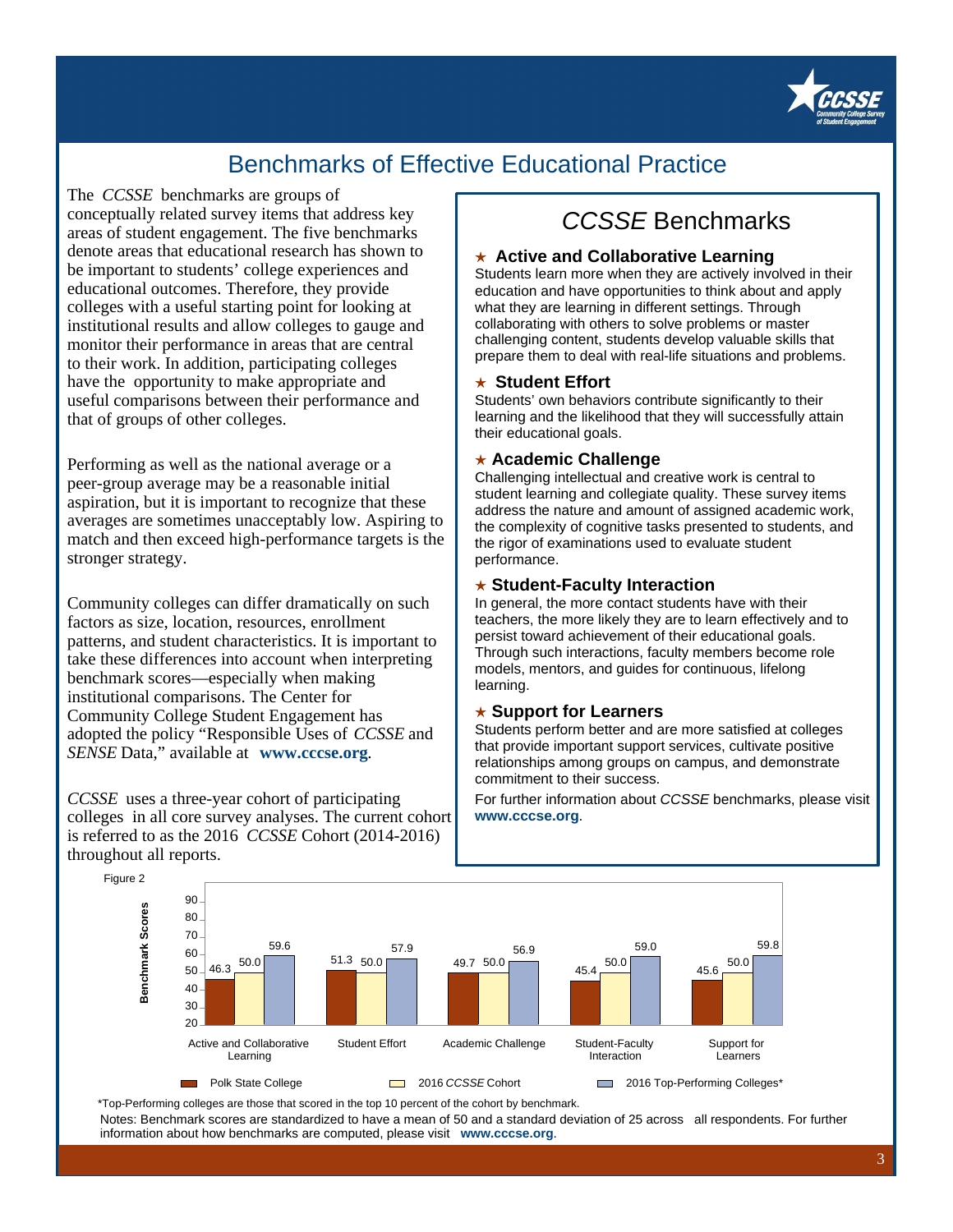

## Aspects of Highest Student Engagement

Benchmark scores provide a manageable starting point for reviewing and understanding *CCSSE* data. One way to dig more deeply into the benchmark scores is to analyze those items that contribute to the overall benchmark score. This section features the five items across all benchmarks (excluding those for which means are not calculated) on which the college scored highest and the five items on which the college scored lowest relative to the 2016 *CCSSE* Cohort.

The items highlighted on pages 4 and 5 reflect the largest differences in mean scores between the institution and the 2016 *CCSSE* Cohort. While examining these data, keep in mind that the selected items may not be those that are most closely aligned with the college's goals; thus, it is important to review all institutional reports on the *CCSSE* online reporting system at **www.cccse.org**.

Figure 3 displays the aggregated frequencies for the items on which the college performed most favorably relative to the 2016 *CCSSE* Cohort. For instance, 33.2% of Polk State College students, compared with 33.0% of other students in the cohort, responded *often* or *very often* on item 4b. It is important to note that some colleges' highest scores might be lower than the cohort mean.



#### Notes:

For Item(s) 4 (except 4e), often and very often responses are combined.

For Item(s) 6, 5 to 10, 11 to 20, and more than 20 responses are combined.

For Item(s) 13, sometimes and often responses are combined.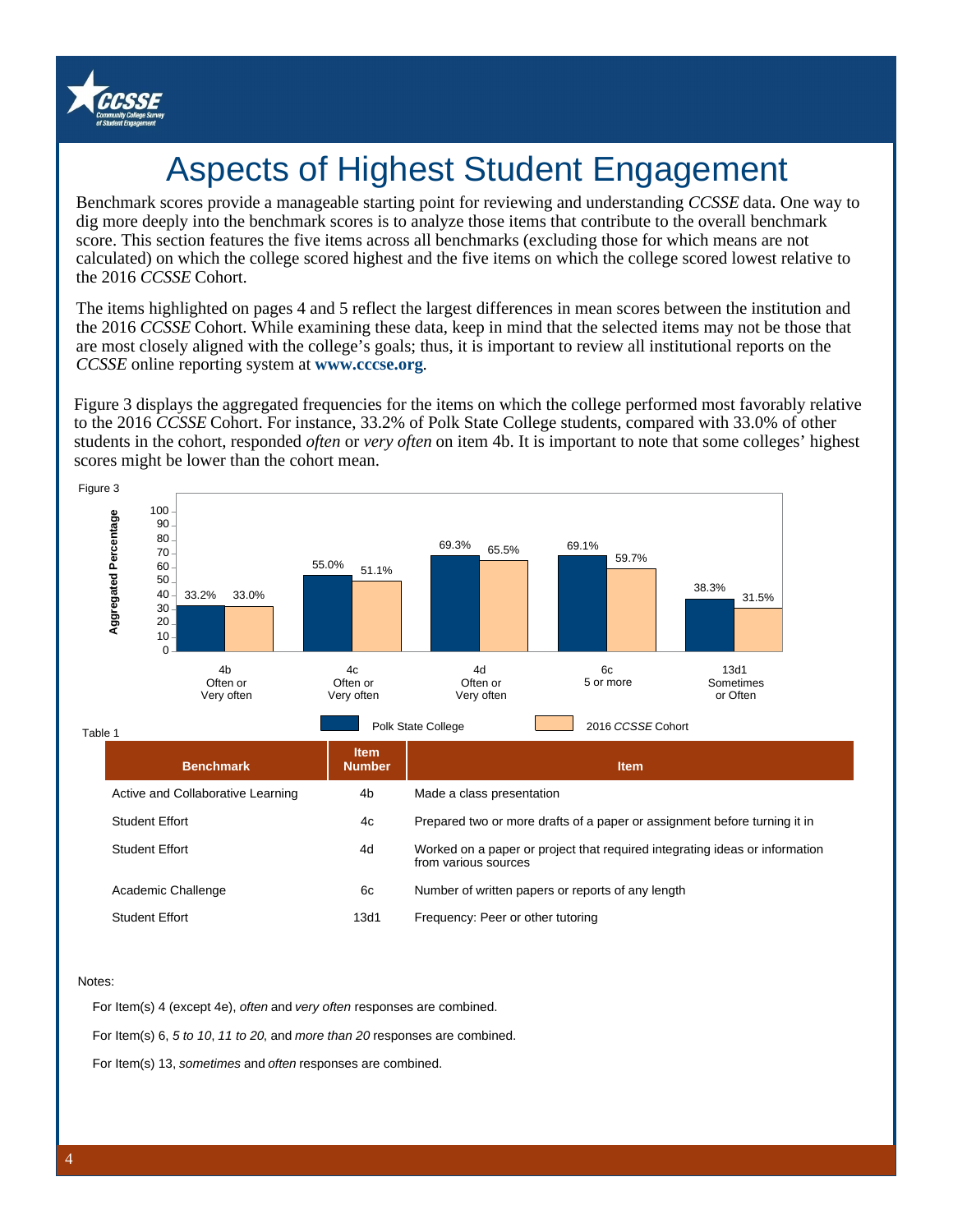

## Aspects of Lowest Student Engagement

Figure 4 displays the aggregated frequencies for the items on which the college performed least favorably relative to the 2016 *CCSSE* Cohort. For instance, 39.6% of Polk State College students, compared with 50.8% of other students in the cohort, responded *often* or *very often* on item 4f. It is important to note that some colleges' lowest scores might be higher than the cohort mean.



Table 2

| <b>Benchmark</b>                  | <b>Item</b><br><b>Number</b> | <b>Item</b>                                                                   |  |  |
|-----------------------------------|------------------------------|-------------------------------------------------------------------------------|--|--|
| Active and Collaborative Learning | 4f                           | Worked with other students on projects during class                           |  |  |
| Student-Faculty Interaction       | 4m                           | Talked about career plans with an instructor or advisor                       |  |  |
| <b>Support For Learners</b>       | 9d                           | Helping you cope with your non-academic responsibilities (work, family, etc.) |  |  |
| <b>Support For Learners</b>       | 9f                           | Providing the financial support you need to afford your education             |  |  |
| <b>Student Effort</b>             | 13h1                         | Frequency: Computer lab                                                       |  |  |

#### Notes:

For Item(s) 4 (except 4e), often and very often responses are combined.

For Item(s) 9, quite a bit and very much responses are combined.

For Item(s) 13, sometimes and often responses are combined.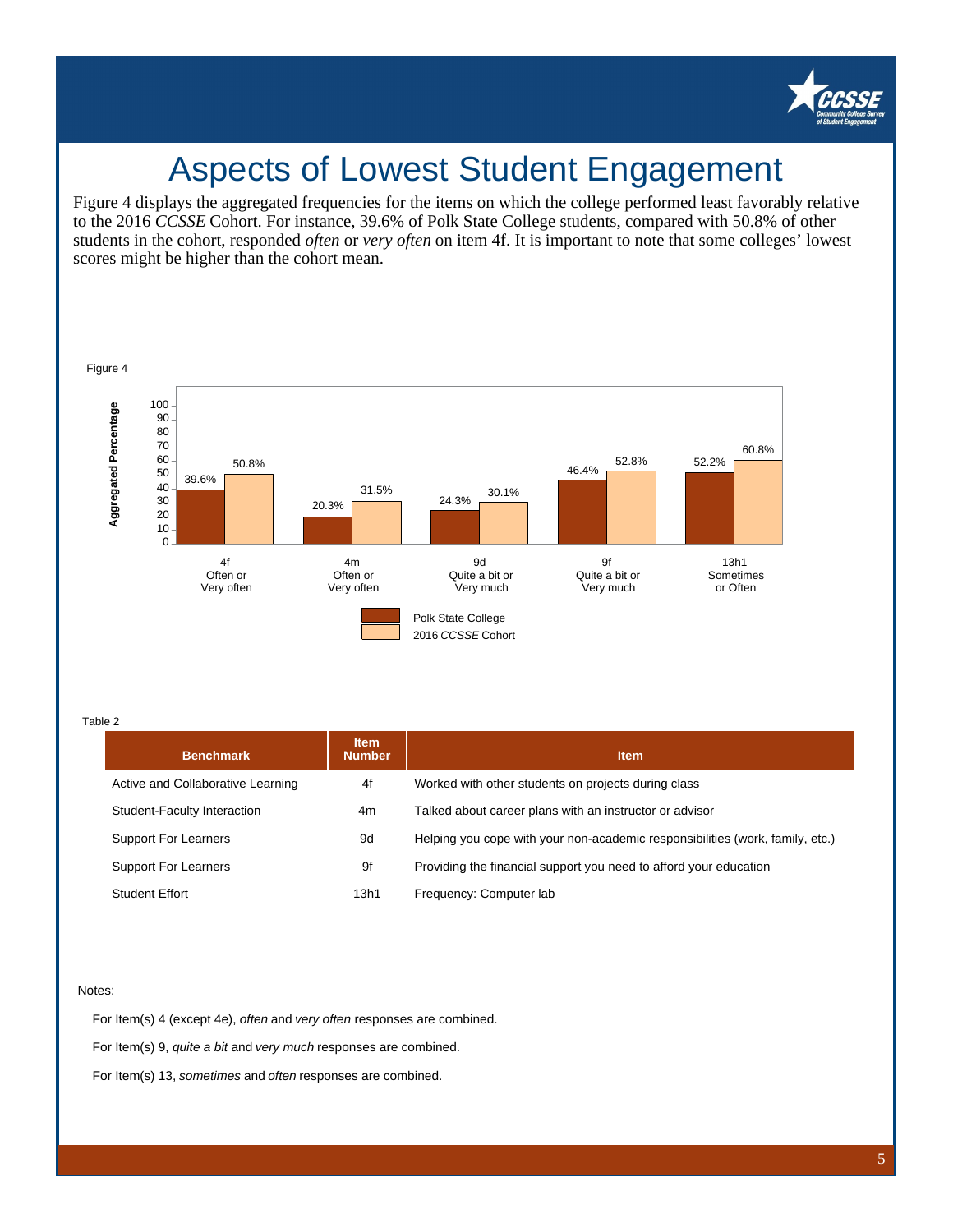

## 2016 CCSSE Special-Focus Items

'colleges and the field at large to further explore fundamental areas of student engagement. The 2016 special focus items elicit new information about students' experiences associated with enrollment status such as The Center adds special-focus items to *CCSSE* each year to augment the core survey, helping participating persistence, goals, expectations for time to completion, and knowledge about whether or not instructors teach full time at their college. Frequency results from the first five special focus module items for your college and the 2016 *CCSSE* Part-Timeness item-set respondents are displayed across pages 6 and 7.

Figure 5: Including this term, but excluding summers, how many academic terms have you been enrolled at this college?



Figure 6: Of the academic terms you have been enrolled at this college but excluding summers, how many academic terms have you been enrolled full time?



Polk State College (N=782)

2014-2016 Part-Timeness Respondents (N=135,079)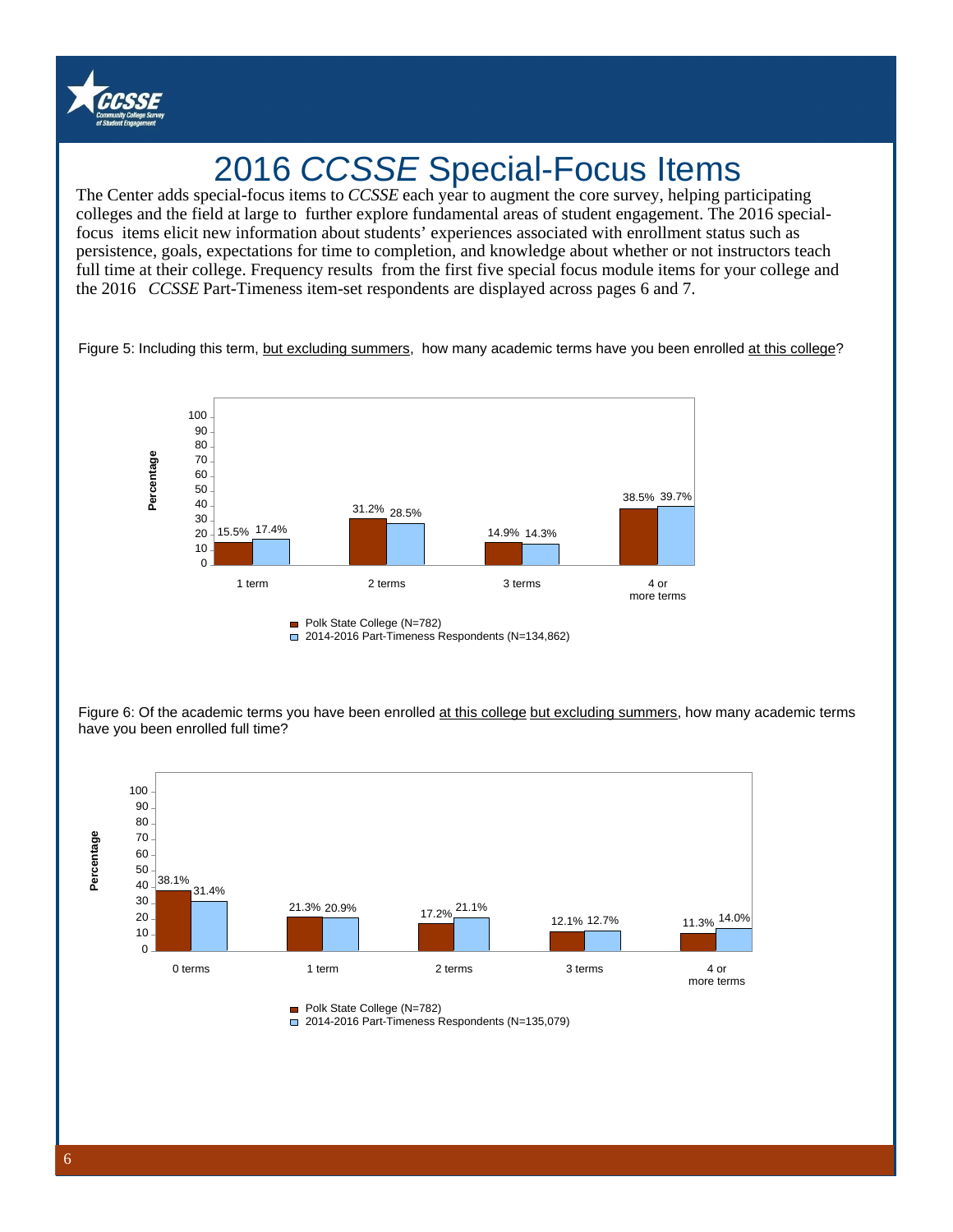





Figure 8: From the time you started here, how long do you anticipate it will take you to complete your certificate or degree at this college?